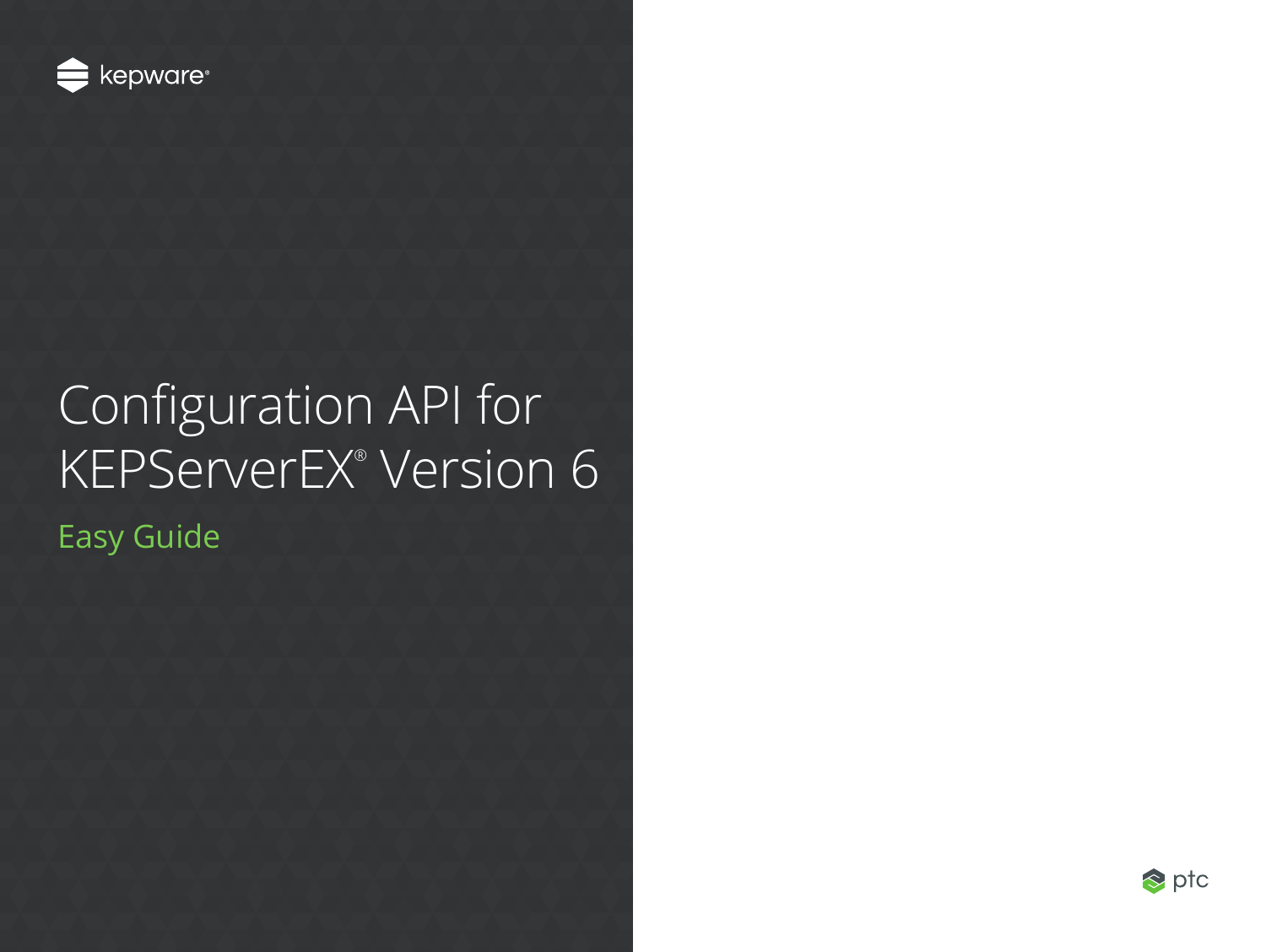The Configuration API in <u>KEPServerEX® Version 6</u> enables users to leverage a RESTful interface and HTTP commands to make local, remote, and programmatic project changes to the KEPServerEX configuration via third-party applications (such as web clients, SCADA software that supports HTTP, and IoT platforms). Supported project changes include creating, reading, updating, and deleting objects (such as channels, devices, and tags) in the server—and more.

Follow the steps to enable the Configuration API and set up your third-party application to read object properties and create and modify objects.

**Note:** Although KEPServerEX Version 6 is packaged with layered security options, the settings in this exercise are not configured for security in order to simplify setup. For information on using the API in a more secure mode (by leveraging HTTPS, authentication, and more), refer to the [KEPServerEX Version 6](https://www.kepware.com/products/kepserverex/documents/kepserverex-manual/) product manual.

## Follow the Steps

#### **Step 1:**

Enable the Configuration API and Access the API Documentation

| <b>Runtime Options</b>                                                                                                               |  | Event Log                |                                | ProgID Redirect |                         | <b>User Manager</b>               |  |
|--------------------------------------------------------------------------------------------------------------------------------------|--|--------------------------|--------------------------------|-----------------|-------------------------|-----------------------------------|--|
| Administration                                                                                                                       |  | Configuration            |                                |                 | <b>Runtime Process</b>  |                                   |  |
| Configuration API Service                                                                                                            |  | <b>Security Policies</b> |                                |                 | Local Historian         | <b>IoT Gateway</b>                |  |
| <b>Fnable</b>                                                                                                                        |  |                          | Yes                            |                 |                         |                                   |  |
| <b>Fnable HTTP</b>                                                                                                                   |  | Yes                      |                                |                 |                         |                                   |  |
| <b>HTTP Port</b>                                                                                                                     |  | 57412                    |                                |                 |                         |                                   |  |
| <b>HTTPS Port</b>                                                                                                                    |  |                          | 57512                          |                 |                         |                                   |  |
| <b>CORS Allowed Origins</b>                                                                                                          |  |                          |                                |                 |                         |                                   |  |
| <b>Restore Defaults</b>                                                                                                              |  |                          | <b>Restore Defaults</b>        |                 |                         |                                   |  |
| View in browser                                                                                                                      |  |                          | http://127.0.0.1:57412/config  |                 |                         |                                   |  |
| View in browser (SSL)                                                                                                                |  |                          | https://127.0.0.1:57512/config |                 |                         |                                   |  |
| $\Box$ Transaction Logging                                                                                                           |  |                          |                                |                 |                         |                                   |  |
| Persistence Mode                                                                                                                     |  |                          |                                |                 | Memory (no persistence) |                                   |  |
| Max Records                                                                                                                          |  | 1000                     |                                |                 |                         |                                   |  |
| Log File Path                                                                                                                        |  |                          |                                |                 |                         | C:\ProgramData\Kepware\KEPServerE |  |
| <b>Certificate Management</b><br>Generated by SYSTEM@DESKTOP-V4MC4DP on 2016-09-30T14:35:32.251 using OpenSSL<br>1.0.2h-1 3 May 2016 |  |                          |                                |                 |                         |                                   |  |

- **1.** On the local machine where KEPServerEX Version 6 is installed, right-click on the **Administration** icon located in the system tray and select **Settings**.
- **2.** Open the **Configuration API Service** tab and ensure that the settings are configured as follows:
	- **Enable:** Yes
	- **Enable HTTP:** Yes
	- **CORS Allowed Origins:** \*

**Note:** CORS stands for Cross Origin Domain Sharing. Putting an asterisk in this field allows all domains—regardless of origin—to access the API endpoints. This is helpful when developing a custom web client. For a more secure mode, enter a comma-separated list of domain specifications.

- Leave all other options at their default settings.
- **3.** Click **Apply** to save the modified settings.

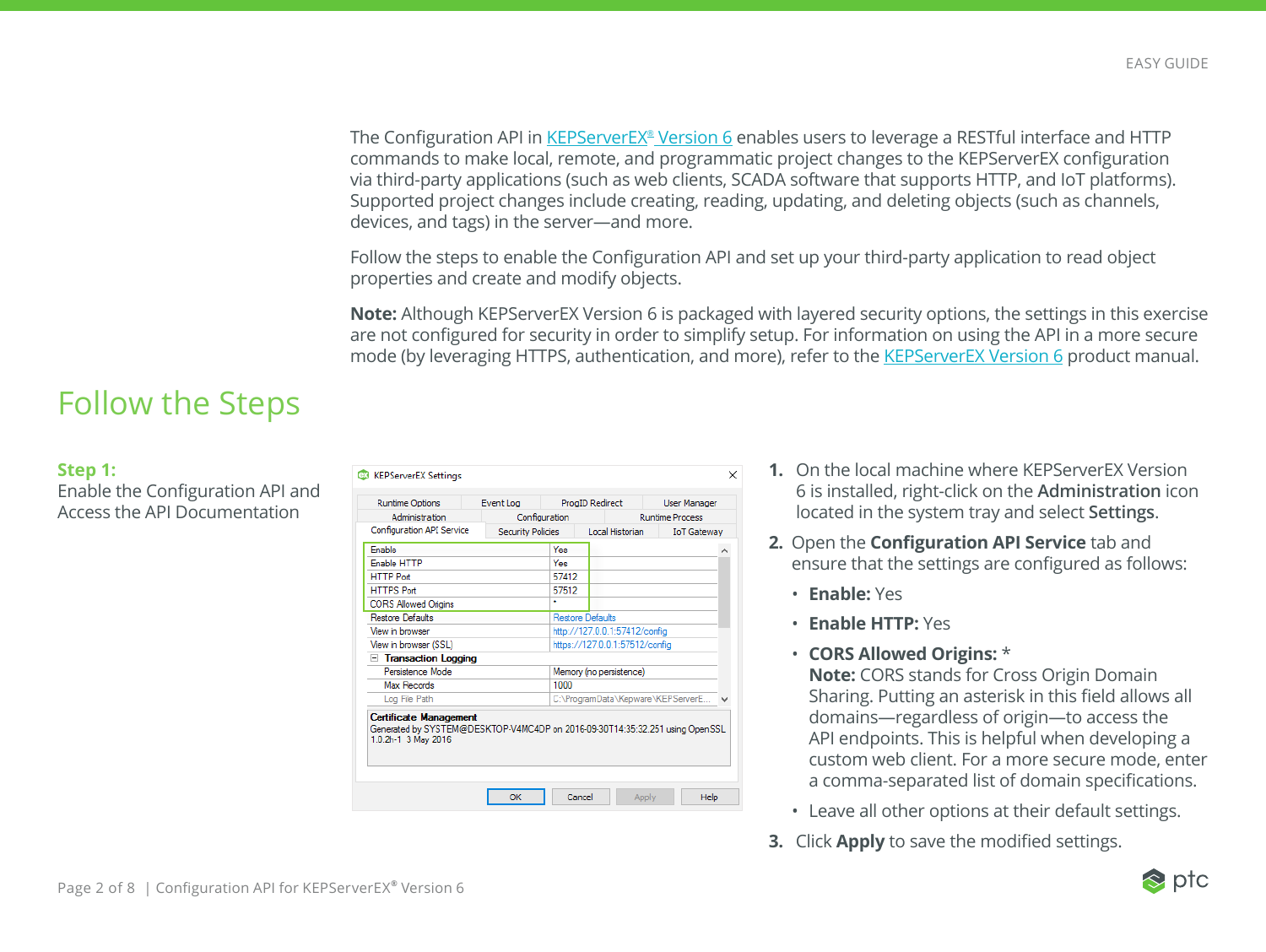| <b>Runtime Process</b><br><b>IoT Gateway</b> |  |  |
|----------------------------------------------|--|--|
|                                              |  |  |
|                                              |  |  |
|                                              |  |  |
|                                              |  |  |
|                                              |  |  |
|                                              |  |  |
|                                              |  |  |
|                                              |  |  |
| http://127.0.0.1:57412/config                |  |  |
| https://127.0.0.1:57512/config               |  |  |
|                                              |  |  |
|                                              |  |  |
|                                              |  |  |
| C:\ProgramData\Kepware\KEPServerE            |  |  |
|                                              |  |  |

#### **1.** Locate the "View in browser" setting and click "http://127.0.0.1:57412/config".

A web browser that displays the documentation for the Configuration API will open. The "Supported Drivers" section lists all the drivers installed in addition to associated properties that are accessible through the API. The "API Documentation" section lists all supported endpoints and HTTP commands.

#### **2.** Click **OK** to exit **KEPServerEX Settings**.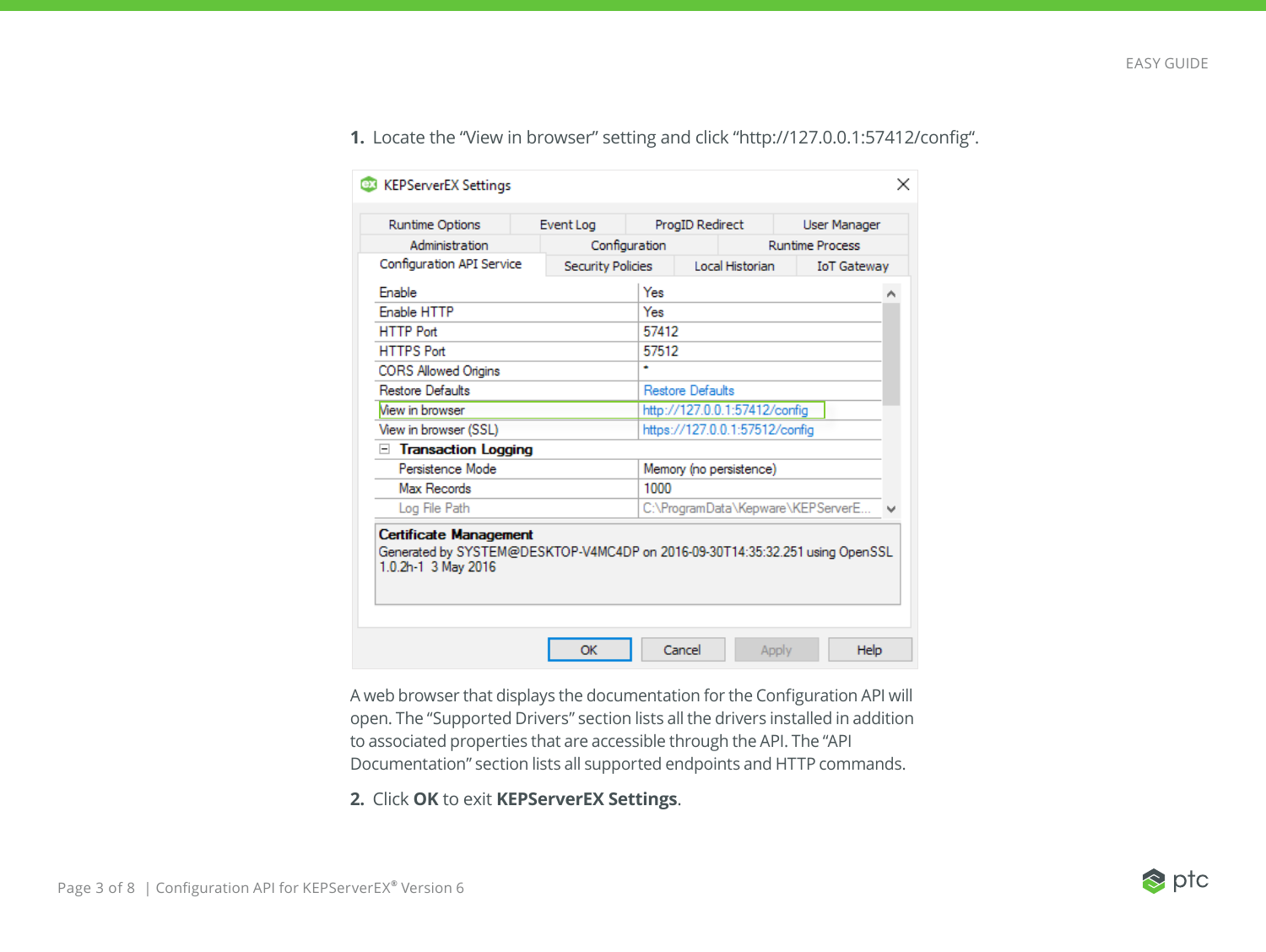#### **Step 2:**

Use the HTTP GET Command to View a JSON Channel Object

Now that the interface is enabled, you can use HTTP commands to perform operations on the server project (such as creating, reading, updating, and deleting objects).

In order to use these commands with the API, you need an HTTP client with authentication capability. There are many open-source and free software options for this. The examples in this document utilize the free software [Postman,](https://www.getpostman.com/) a developer tool that makes it easy to interact with the REST API of a server. Please note that Postman is not a Kepware product or associated with Kepware in any way. It is used in this document as an example only and is not recommended for production environments.

The next steps use the GET command to read an existing channel object in the default "simdemo.opf" project.

- **1.** Install and open Postman.
- **2.** In the **Builder** tab, select **GET** from the **Command** drop-down list and then enter the following URL: http://127.0.0.1:57412/config/v1/project/channels
- **3.** Under **Authorization**, do the following:
	- In **Type**, select **Basic Auth** from the drop-down list.
	- In **Username**, enter **Administrator**.
	- Leave **Password** blank.

|                                           | <b>Builder</b><br>Team Library                             | 欠                        | IN SYNC                                        | jbacharach $\vee$ |                       |
|-------------------------------------------|------------------------------------------------------------|--------------------------|------------------------------------------------|-------------------|-----------------------|
| http://127.0.0.1:57412 X<br>$+$           |                                                            |                          | No Environment                                 |                   | $\checkmark$<br>o     |
| $GET \vee$                                | http://127.0.0.1:57412/config/v1/project/channels/Channel1 |                          | Params                                         | Send<br>v         | Save<br>$\sim$        |
| Authorization <sup>@</sup><br>Headers (1) | Pre-request Script<br>Body                                 | Tests                    |                                                |                   | Code                  |
| Type                                      | $\sim$<br>Basic Auth                                       |                          |                                                | Clear             | <b>Update Request</b> |
| Username                                  | Administrator                                              | added as a custom header | The authorization header will be generated and |                   |                       |
| Password                                  |                                                            |                          | Save helper data to request                    |                   |                       |
|                                           | Show Password                                              |                          |                                                |                   |                       |

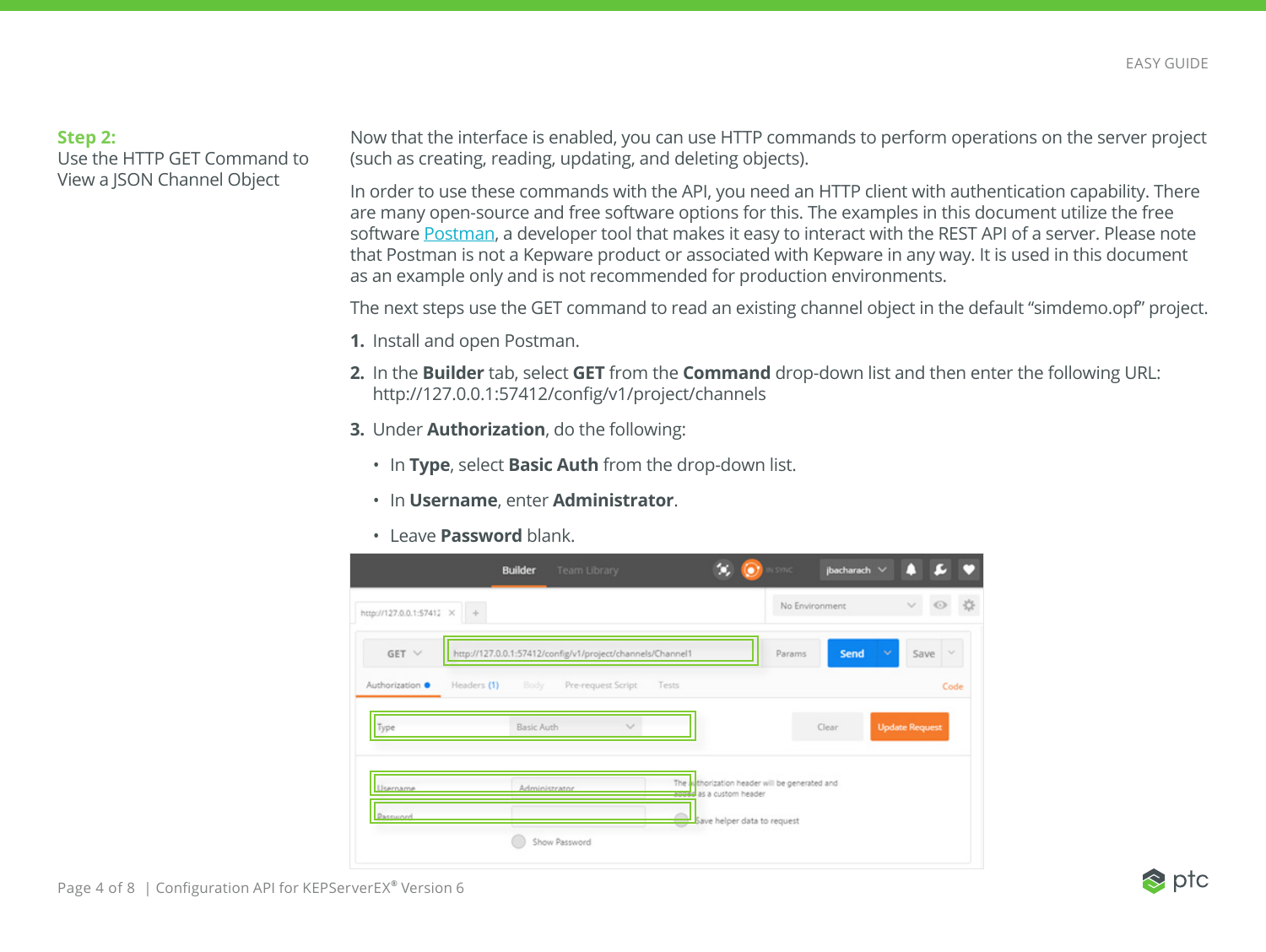**4.** Click **Send** to send the GET command to the designated URL endpoint.

Once the GET command completes, the API will return a JSON object to Postman. This JSON object contains all the properties for Channel1 that are available over the API, such as the channel name (the "common. ALLTYPES\_NAME" property) and driver type (the "servermain. MULTIPLE\_TYPES\_DEVICE\_DRIVER" property). Use Postman to perform any GET, POST, or PUT commands listed in the API Documentation.

|                                                                                             | Team Library<br><b>Builder</b>                                                                                                                                                                                                                                                                                                                                                                                                                                                                                                                                                                                                    | <b>N SYNC</b> | jbacharach V                   |
|---------------------------------------------------------------------------------------------|-----------------------------------------------------------------------------------------------------------------------------------------------------------------------------------------------------------------------------------------------------------------------------------------------------------------------------------------------------------------------------------------------------------------------------------------------------------------------------------------------------------------------------------------------------------------------------------------------------------------------------------|---------------|--------------------------------|
| http://127.0.0.1:57412 X +                                                                  |                                                                                                                                                                                                                                                                                                                                                                                                                                                                                                                                                                                                                                   |               | No Environment                 |
| $GET \vee$                                                                                  | http://127.0.0.1:57412/config/v1/project/channels/Channel1                                                                                                                                                                                                                                                                                                                                                                                                                                                                                                                                                                        | Params        | Save $\vee$<br>Send            |
| Cookies<br>Body                                                                             | Headers (1)<br>Tests                                                                                                                                                                                                                                                                                                                                                                                                                                                                                                                                                                                                              |               | Status: 200 OK<br>Time: 566 ms |
| Raw<br>Pretty                                                                               | JSON V<br><b>Preview</b>                                                                                                                                                                                                                                                                                                                                                                                                                                                                                                                                                                                                          |               |                                |
| $1 - ($<br>3<br>4<br>5<br>6<br>$\overline{z}$<br>8<br>$\mathcal{Q}$<br>10<br>11<br>12<br>13 | "PROJECT_ID": 929646718,<br>"common.ALLTYPES_DESCRIPTION": "",<br>"common.ALLTYPES_NAME": "Channell",<br>"servermain.CHANNEL_DIAGNOSTICS_CAPTURE": false,<br>"servermain.CHANNEL_NON_NORMALIZED_FLOATING_POINT_HANDLING": 0,<br>"servermain.CHANNEL_UNIQUE_ID": 2526082600,<br>"servermain.CHANNEL_WRITE_OPTIMIZATIONS_DUTY_CYCLE": 10,<br>"servermain.CHANNEL_WRITE_OPTIMIZATIONS_METHOD": 2,<br>"servermain.MULTIPLE_TYPES_DEVICE_DRIVER": "Simulator",<br>"simulator.CHANNEL_ITEM_PERSISTENCE": false,<br>"simulator.CHANNEL_ITEM_PERSISTENCE_DATA_FILE": "C:\\ProgramData\\Kepware\\KEPServerEX\\V6\\Simulator\\Channel1.dat" |               |                                |

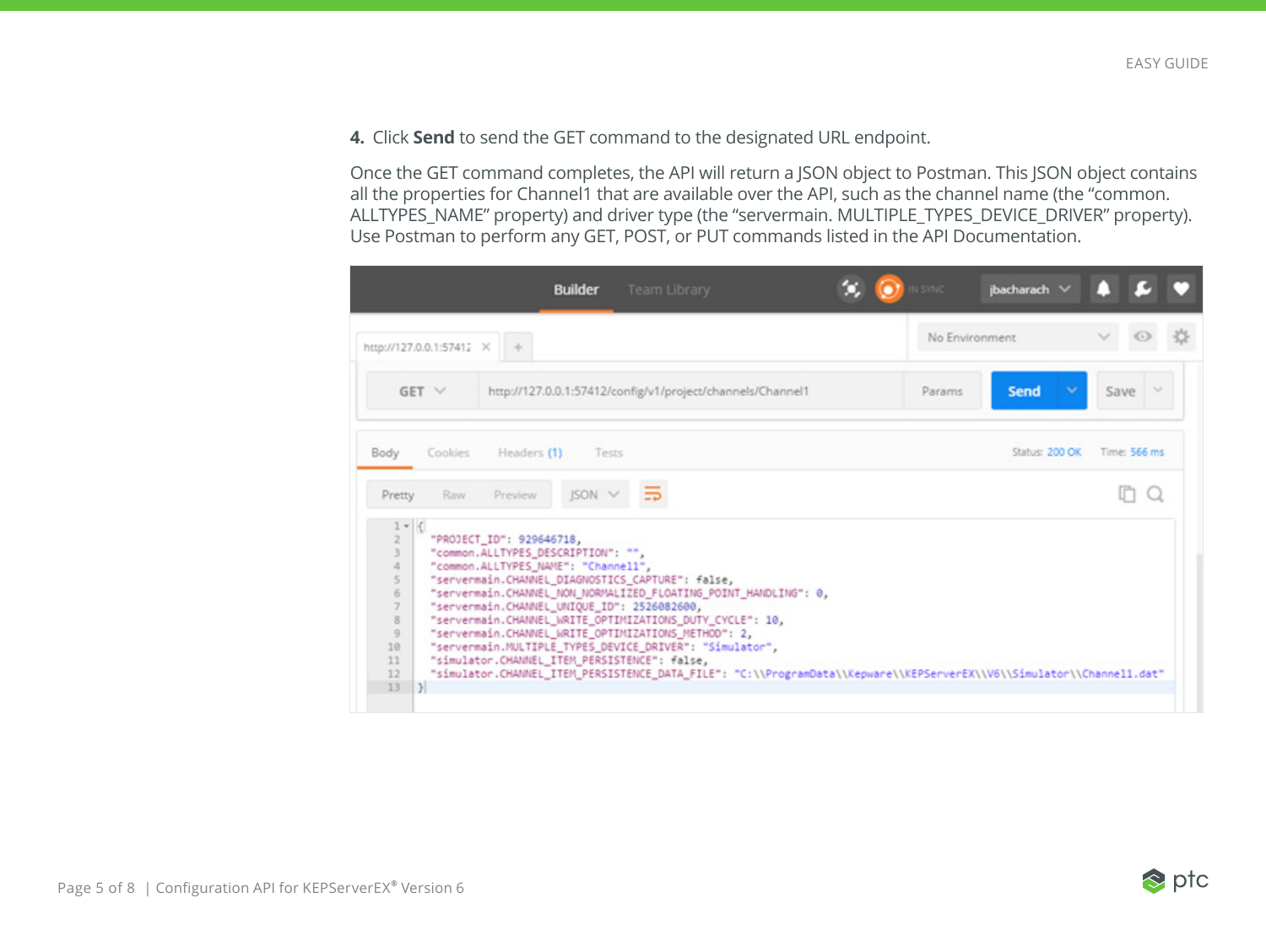#### **Step 3:**

Use the HTTP POST Command to Create a Modbus Channel



- **1.** In Postman, click the **Command** drop-down list to change the command from GET to **POST**. Enter the following URL: http://127.0.0.1:57412/config/v1/project/channels
- **2.** Leave the **Authorization** settings as is.
- **3.** In the **Body** tab, select the **Raw** radio button and then choose **JSON(application/json)** from the drop-down list.
- **4.** Enter the following ISON script into the field: {"servermain.MULTIPLE\_TYPES\_DEVICE\_DRIVER": "Modbus TCP/IP Ethernet","common.ALLTYPES\_NAME":"Modbus"}
- **5.** Click **Send** to use the HTTP POST command to create the channel object.
- **6.** In the KEPServerEX Configuration project, there should now be a new channel called "Modbus".

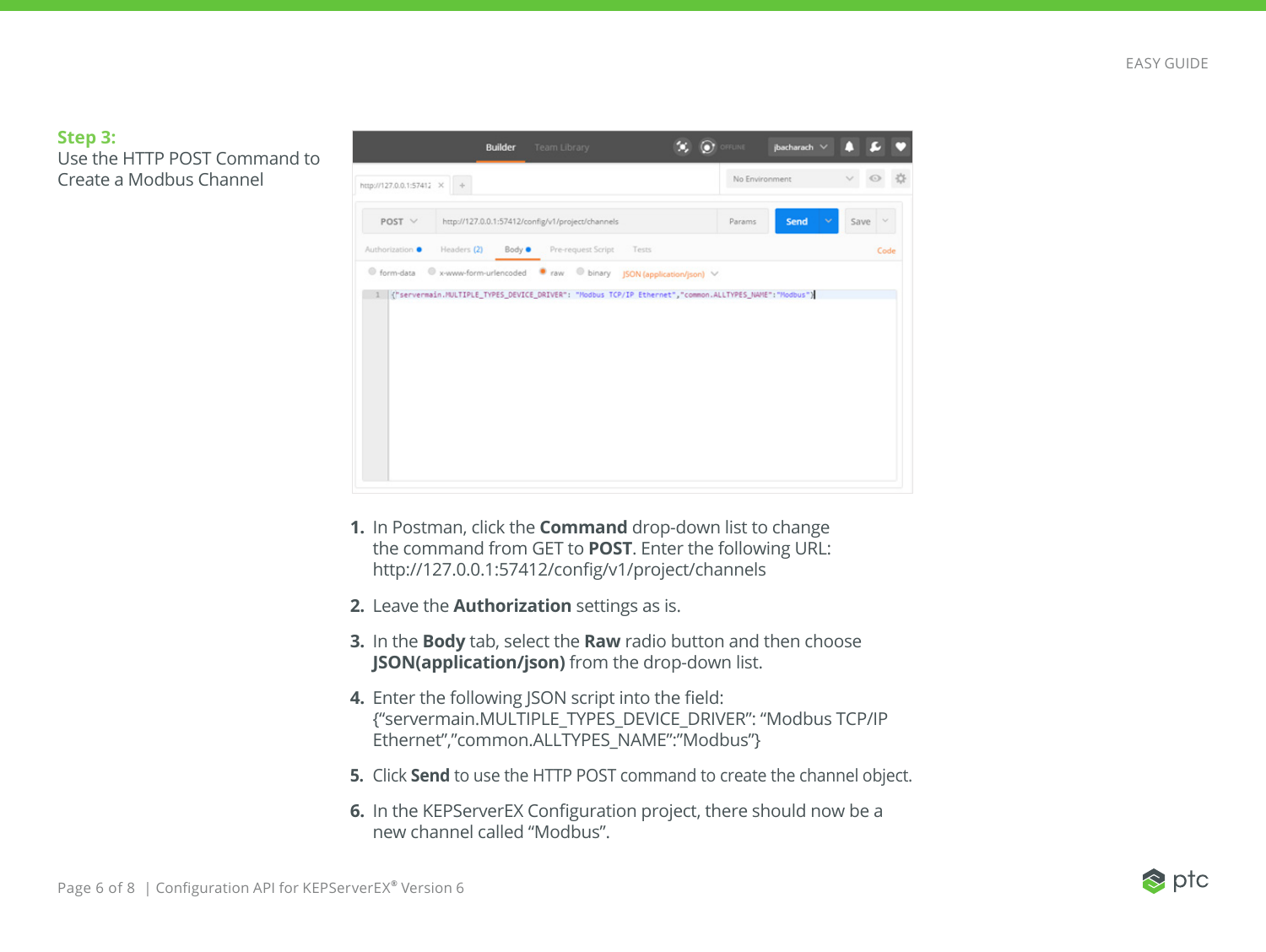#### **Step 4:**

Develop a Custom Application Using the Configuration API

You can now read object properties and create and modify objects from your third-party application.

The image below displays a Kepware demonstration of how a user might design a web front-end to create and update channels, devices, and tags in KEPServerEX via the Configuration API.

| <b>C</b> 3 V6 Web Config Client X                                                                                               |                                                                                                                                                                                                                          |                               | $\langle \Delta \rangle$ | $\Box$<br>$\mathbb{R}$ |  |
|---------------------------------------------------------------------------------------------------------------------------------|--------------------------------------------------------------------------------------------------------------------------------------------------------------------------------------------------------------------------|-------------------------------|--------------------------|------------------------|--|
| C   1 file:///C:/Users/Admin/Desktop/Config%20API/index.html                                                                    |                                                                                                                                                                                                                          |                               |                          | ☆ :                    |  |
| kepware Example Code<br>IP Address and Port: 127.0.0.1:57412                                                                    | Connected to: 127.0.0.1:57412 No. of Channels: 3 No. of Devices: 4 Debug Mode: ■<br>Connect                                                                                                                              |                               |                          |                        |  |
| Configurator Subroutine Demo                                                                                                    |                                                                                                                                                                                                                          |                               |                          |                        |  |
| <b>Tree View</b>                                                                                                                | <b>Asset Creation and Modification</b>                                                                                                                                                                                   | <b>Data Viewer</b>            |                          |                        |  |
| $\leftarrow$ M Channel 1<br>- M Data Type Examples<br>Simulation Examples<br>Delete Channel   Delete Device                     | Channel Device Tag<br>Enter the Channel to create or the name of the existing<br>Channel you wish to modify.<br><b>Channel Name</b><br>Channel1<br><b>Channel Type</b><br><b>ABB</b> Totalflow<br>$\mathbf{v}$<br>Create | Text input Tree View Tag List |                          |                        |  |
|                                                                                                                                 |                                                                                                                                                                                                                          | Import JSON   Modify Object   |                          |                        |  |
| <b>Custom Client Diagnostics</b>                                                                                                |                                                                                                                                                                                                                          |                               |                          |                        |  |
| Event<br>Time<br>14:31:18 Server is now connected to 127.0.0.1:57412<br>14:31:18 Connecting<br>14:31:03 v6 Webclient is loaded. | <b>HTTP Status</b>                                                                                                                                                                                                       |                               |                          |                        |  |
| © 2016 Kepware Technologies. All Rights Reserved.                                                                               |                                                                                                                                                                                                                          |                               |                          |                        |  |